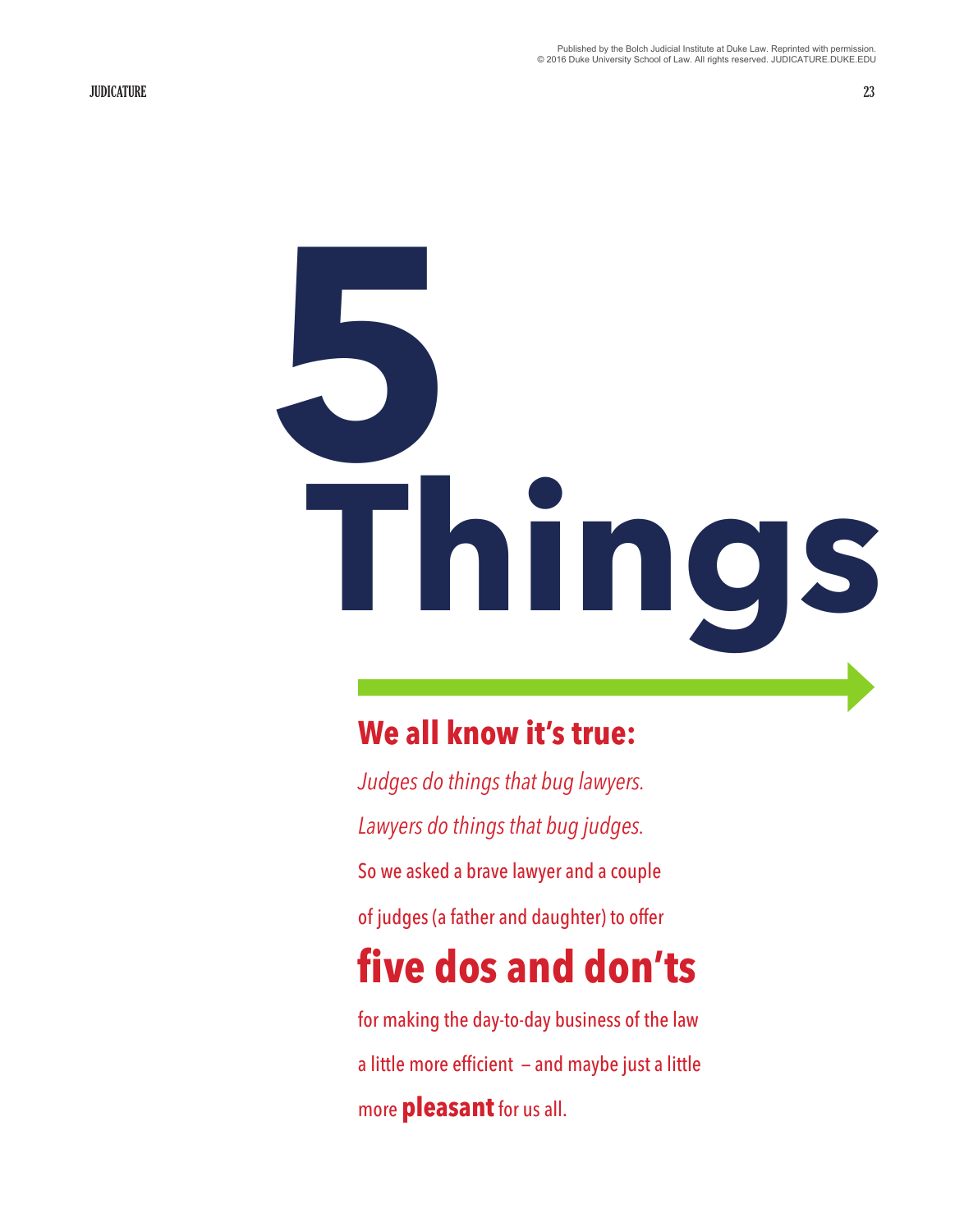### FIVE DOS AND DON'TS FOR LAYWERS  $b$ y JUDGES ASHLEY MOODY AND JAMES S. MOODY JR.

# **lawyers** should.

**state only its legal grounds unless the court invites additional argument. Upon making an objection, lawyers often launch directly into a supporting argument. If it is a jury trial, the jury is not supposed to hear legal arguments. If it is a bench trial, the court usually understands the objection without the necessity of an argument. A lawyer should say "Objection," and then state only the legal grounds (such as "Objection, hearsay" or "Objection, relevance") and**  WAIT FOR GUIDANCE FROM THE COURT.

**A lawyer may be concerned that the court will rule before fully understanding the basis of the objection. If the court rules without hearing argument, and counsel thinks the court did not understand the basis of the objection, counsel may then ask to approach the bench or, in a bench trial, for permission to make a brief argument in support.** 

**When making an objection, 1. 2. 3. During trial, stand behind the lectern when addressing the court, the jury, and witnesses. Lawyers frequently, without permission, wander about the courtroom during trial when addressing the court, the jury, or a witness. Most courts prefer that a lawyer remain behind the lectern\* when performing these functions.** 

### DO NOT SLOUCH OR LEAN ON THE LECTERN. DO NOT SIT ON COUNSEL TABLE.

**Apparently some trial seminar has suggested that it is more effective to get close to the jury or to demonstrate how relaxed one is in the courtroom by moving around in the well of the court. Different judges have different preferences. Most prefer lawyers remain behind the lectern. Prior to moving around the courtroom, seek the trial judge's permission.** 

*\*A lectern is a stand, usually with a slanted top, upon which a speaker may place notes or books. It is not a "podium." A podium is a raised platform.*

 **Do more listening. Lawyers are advocates, but effective advocacy is not just making an argument. It is listening to the question a judge asks and answering it directly. It is letting the witness finish an answer without interrupting. It is even listening to opposing counsel, without interruption, and then addressing the issues in dispute, not those conceded.** 

### **Pay earlier attention to exhibits.** JURORS AND JUDGES ALIKE APPRECIATE A QUICK, ORDERLY TRIAL. **4.**

**It wastes time to mark an exhibit during trial, have it identified by a witness, lay a foundation, and then move it into evidence. A lawyer appears more in control when he or she is able to discuss the documents without first going through this tedious process as if there may be some doubt as to admissibility. To do this, give early attention to the exhibits.** 

**Exhibits should be premarked and their admissibility discussed with opposing** 

**counsel before pretrial. For exhibits not stipulated as admissible, request a hearing to have the court determine admissibility before the trial begins. Counsel may also agree whether exhibits may be used during opening statements.** 

### **Provide case law to the court at least three days in 5.**

**advance. While we judges take as a compliment that lawyers think we can absorb case law through osmosis during a hearing, it is more appreciated if we have it in advance so that we can read it and then pretend we knew the law all along.** 

**Three days is generally enough time for the court to review cases before a hearing. It helps, and is recommended, that the cases be highlighted for the salient point each item supports. Of course, give opposing counsel (with the same advance notice given to the court) copies of the cases highlighted in the same manner.**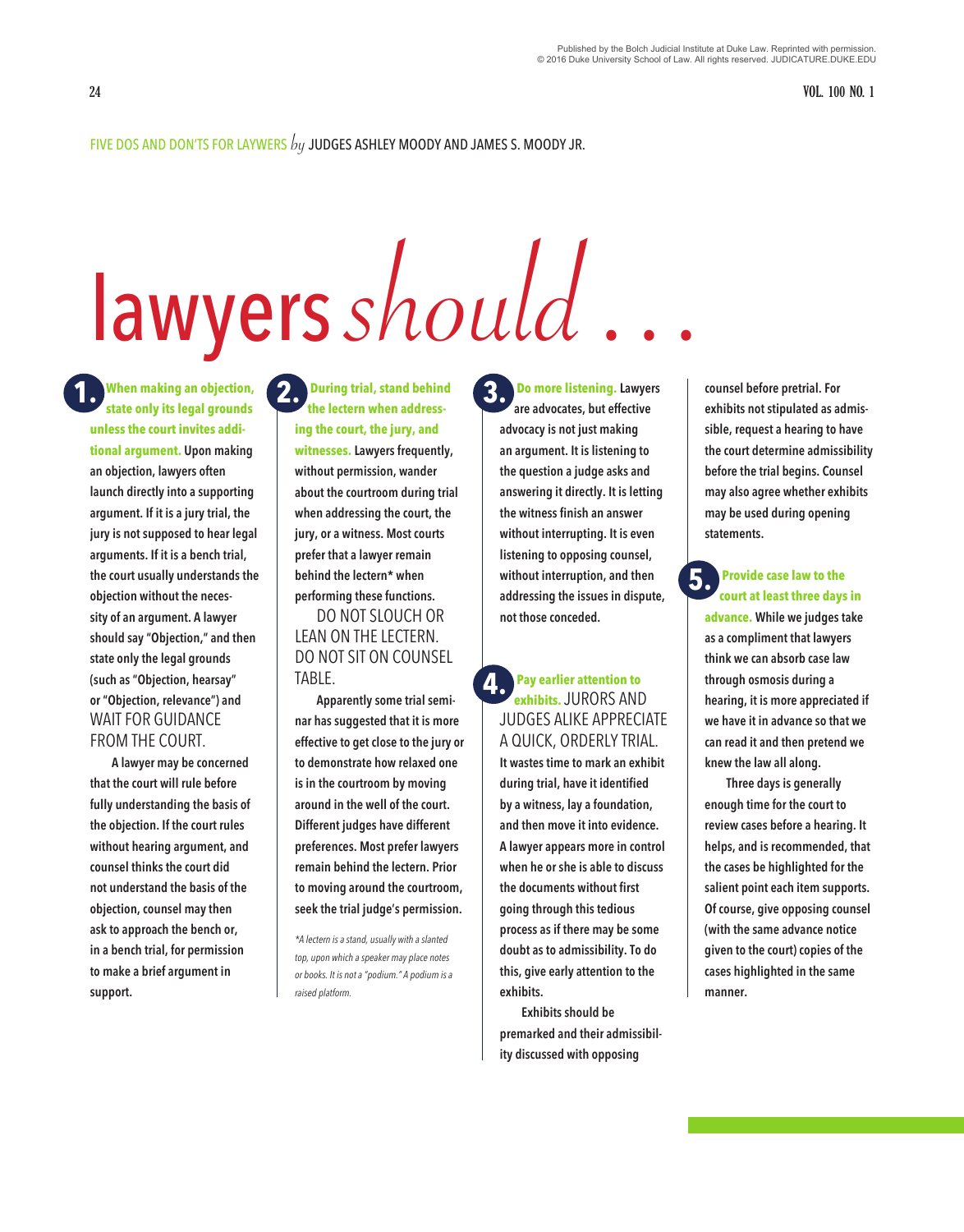### FIVE DOS AND DON'TS FOR JUDGES  $by$  attorney stephen D. Susman

## judges should

 **At the first scheduling conference, tell the lawyers how much time will be allowed for the trial and how that time will be divided among the parties. The most frequently heard objection to public dispute resolution, whether by judge or jury, is expense.** EXPENSE IS MAINLY A FUNCTION OF THE TIME ALLOWED FOR DISCOVERY AND TRIAL. **1.**

**Even though it may seem arbitrary, experienced judges can set fair time limits once they know the nature of the dispute. Limiting the length of trials allows the lawyers to plan discovery proportional to the amount of time allotted for trial. It makes no sense to take dozens of depositions when the court has given each side 10 hours of trial time! A shorter trial also means a jury that is better educated and more highly employed. Jury consultants have created an industry on the premise that a day's mock trial is highly predictive of a month-long trial. The biggest complaint of jurors is repetition by the lawyers. Lawyers who have tried cases where there are strict time limits invariably report that these trials are better.**

 **At the first conference, set a definite, non-movable trial date or a firm deadline for completion of discovery. It's obviously best for the court to set a firm and early trial date, but because criminal cases take precedence and because judges have to schedule multiple civil cases at the same time in order to assure there is something to try, setting a firm trial date is often impossible. Instead judges should set a fixed and short discovery period that starts when the lawyers agree it should start but that ends a fixed number of months thereafter, regardless of when it starts and regardless of when the trial is or can be set. The expense of discovery is directly correlated to the amount of time allowed for discovery. 2.**

### **Give jurors the same tools judges use in bench trials to 3.**

**decide fact issues. Judges can ask questions of witnesses, keep notes, get real-time transcripts, read entire exhibits, discuss the case with their law clerks, and know what the law is before they**  **hear the evidence.** IT IS RIDIC-ULOUS THAT THE SAME TOOLS ARE ROUTINELY DENIED TO JURORS. **In civil cases, without any rule changes, judges have the ability to allow jurors to ask questions of witnesses, to take notes, to discuss the evidence with other jurors before final deliberations, to be given individual copies of written instructions on the law before the trial begins, and to hear interim arguments of counsel. None of these changes would slow down the trial and all would improve juror comprehension.**

 **Require the lawyers to bring their clients to the first conference and then meet and confer at the courthouse as to which of the pretrial and trial agreements found at TrialByAgreement. com they cannot agree to and explain to the court why not. It is important that counsel be required to consider various ways of reducing the expense of discovery (such as eliminating expert depositions, allowing 4.**

**the preemptory challenge of a small number of documents on each side's privilege list) and streamlining the trial, even if the parties ultimately decide not to adopt a certain procedure. If the lawyers have to involve their clients in these discussions and then explain to the court why the clients have elected not to use these cost-saving devices, there may be agreement on more things.**

### **Establish a rule that encourages parties to assign to young lawyers stand-up roles in court. A number of courts are adopting a rule that encourages the parties to** ALLOW YOUNG LAWYERS TO ARGUE MOTIONS AND TO PARTICIPATE ACTIVELY IN THE TRIAL. **In one variation, the court promises an oral argument to parties who elect to assign the task to young associates. 5.**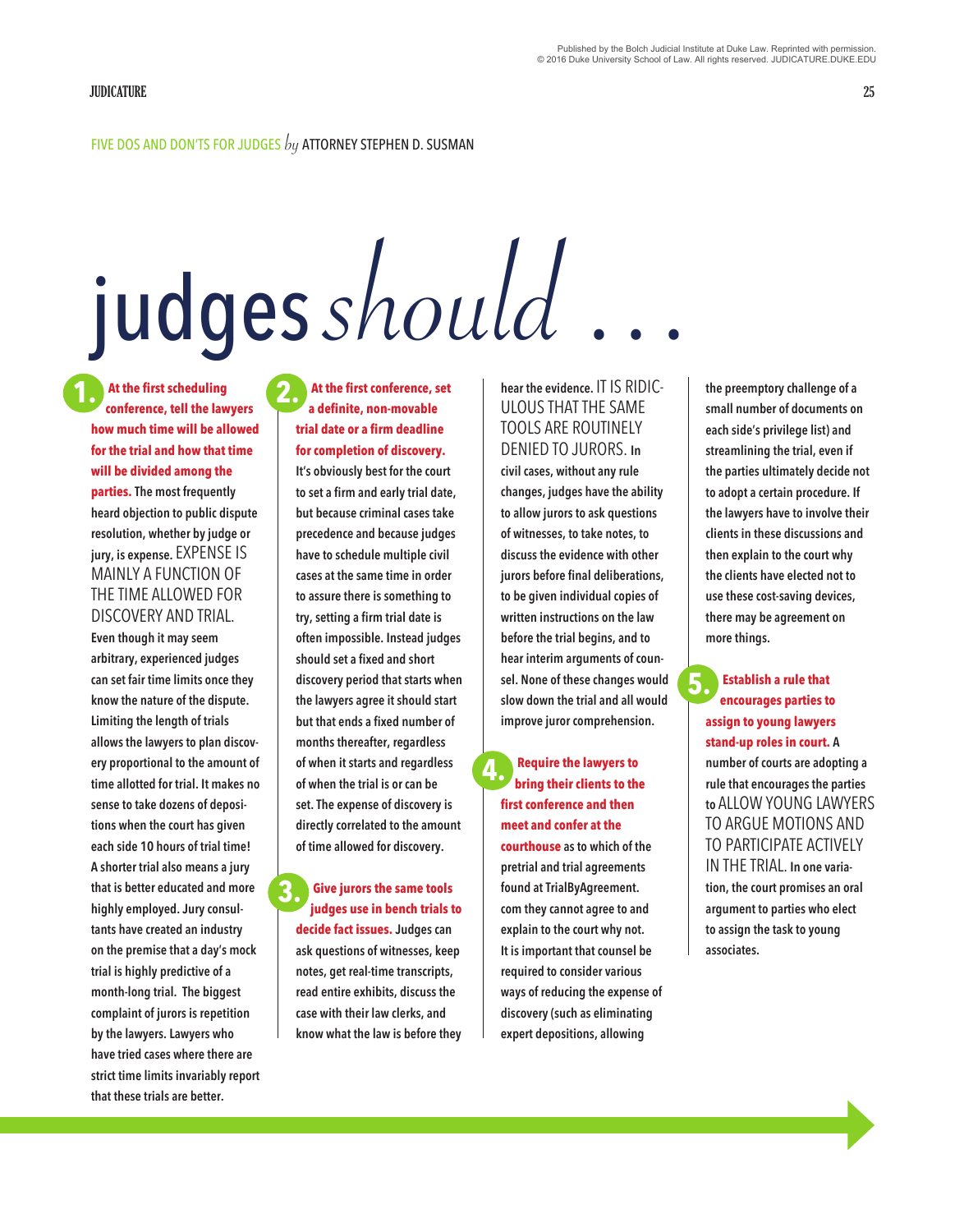**26 VOL. 100 NO. 1**

### lawyers should **NOT**. . .

**Speak directly to opposing 1. 3. counsel during proceedings. All remarks should be addressed to the judge, jury, or witness. These are the persons to be persuaded, not opposing counsel. Remarks made directly to opposing counsel merely invite bickering.** 

**If it is necessary to speak with opposing counsel during proceedings, ask the court for a moment to have a conversation off the record.** 

### **Make negative comments or facial expressions. Do 2.**

**not physically react to court rulings or witness testimony. Attorneys must be careful of not only their facial expressions, but those of their clients and office personnel who may be sitting in the courtroom. Jurors are alert to reactions of lawyers and parties, particularly when harmful testimony is coming from the witness stand.** IT IS HIGHLY UNPROFESSIONAL TO CONVEY A MESSAGE THROUGH FACIAL EXPRES-SIONS**, muttering under one's breath, or sighing.** 

**List all of opposing counsel's prior bad acts. At a hearing, a judge is listening for arguments about the legal issue at hand. Airing frustrations does** 

**not advance the merits of an** 

**argument.\* Prior bad acts may be listed for the court when relevant, such as in a discovery dispute to show the efforts made to avoid having to come to the hearing.** BUT OPPOSING COUNSEL'S BAD ACTS ARE NOT RELE-VANT TO YOUR OWN. **They should not be listed as a defense for one's own failure to provide discovery.** 

*\*Consideration should be given to reporting unprofessional lawyers to professionalism panels when appropriate.*

**Be verbose or argumenta-4. 5. tive. Arguments must stop at some point so that the court can rule. This requires you to do two things: (1) be concise in making an argument, and (2) once each side has made argument, stop.**  DO NOT KEEP ARGUING BACK AND FORTH. **If additional argument is needed before the court rules, ask permission. After the court has ruled on your motion or objection, do not continue to make argument unless permitted by the court.** 

**Send uninformed lawyers to handle matters on your behalf. Lawyers are busy. So are judges. A busy lawyer often sends an uninformed associate to handle an argument. That is of little assistance to the court in making the proper ruling.** IF THE MOTION IS WORTH FILING, IT SHOULD BE WORTH THE ATTENDANCE OF ONE KNOWLEDGEABLE ABOUT THE ISSUE. **If an informed lawyer is unavailable, ask to continue the hearing or to be accommodated by telephone.** 

### ABOUT THE JUDGES

**ASHLEY MOODY is a State Circuit Judge for the 13th Judicial Circuit of Florida (Tampa). Her father, JAMES S. MOODY, JR., is a U.S. District Judge for the Middle District of Florida (Tampa Division). Their "dos and don'ts" are based on the results of surveys of trial judges, both federal and state, on the things they would like to see lawyers change, or do better, in their courtrooms. The surveys were conducted for a presentation to the American Board of Trial Advocates (ABOTA) in 2015. The Moodys say that while respondents differed in their individual rankings of the issues, the suggestions listed here were consistently near the top.**